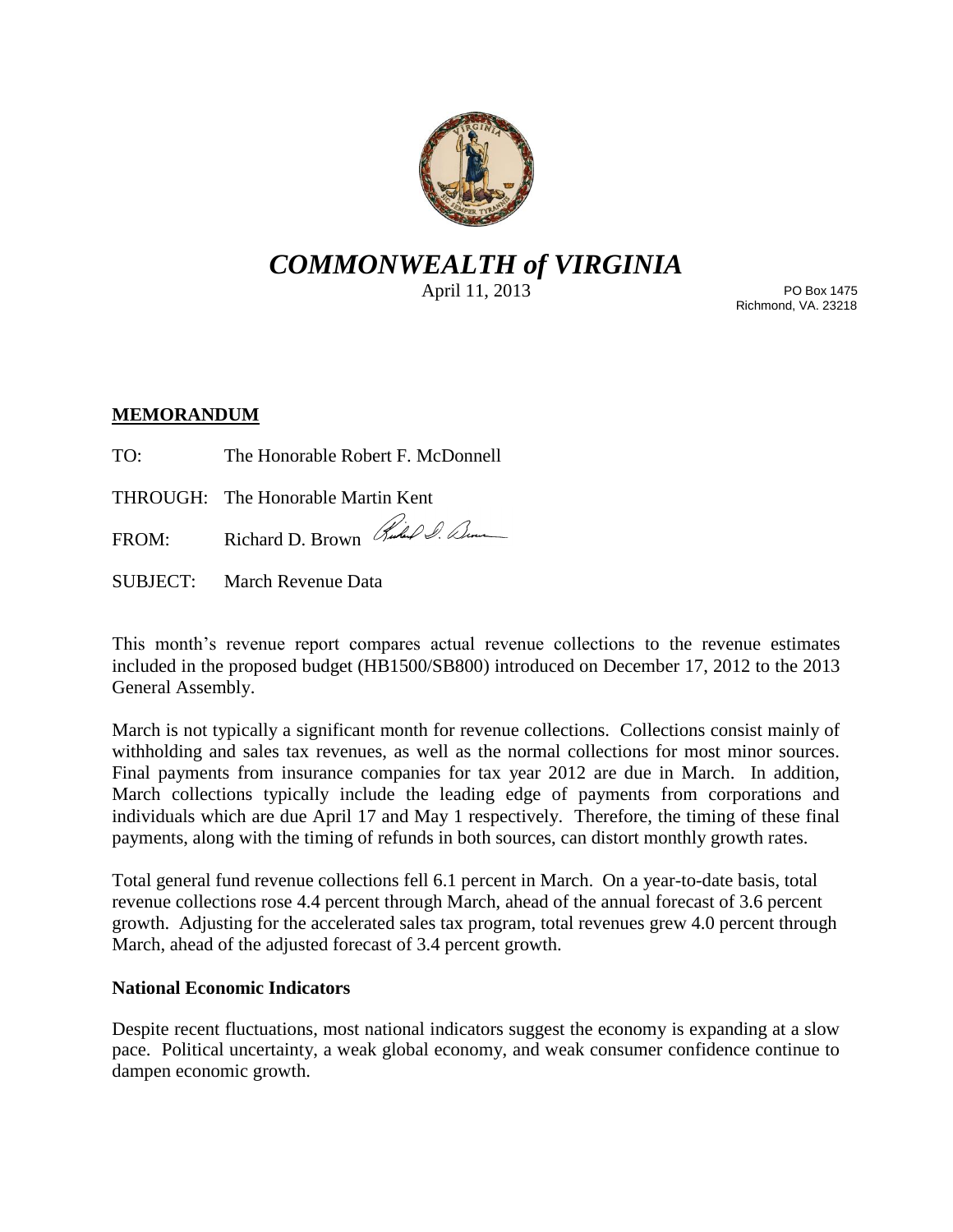- According to the final estimate, real GDP grew at an annualized rate of 0.4 percent in the fourth quarter of 2012, down from a 3.1 percent increase in the third quarter. The decreasing rate of growth was driven by cuts in defense spending, a drop in inventory accumulations, and falling exports.
- Payroll employment slowed sharply in March after several months of solid gains. Employers added only 88,000 jobs in March, while gains for February were revised up to 268,000 from 236,000 and January gains were revised to 148,000 from 119,000. The sharp drop in March suggests some hiring may have been pushed forward into February.
- Initial claims for unemployment jumped by 28,000 to 385,000 during the week ending March 30, the third consecutive week of increases. Although the level of claims is volatile this time of year due to holidays and the timing of spring breaks, the four-week moving average also rose from 343,000 to 354,250. The activity of initial claims may suggest a slowing job market.
- The Conference Board's index of leading indicators rose 0.5 percent in February, matching the 0.5 percent rise in January. The index has risen in five of the previous six months.
- After a strong increase in February, the Conference Board's index of consumer confidence fell from 68.0 to 59.7 in March. Both components declined in March, but pessimistic views of future conditions drove the decline. Uncertainty about the potential effects of sequestration and concern about the political climate are weighing on confidence.
- Activity in the manufacturing sector slowed in March, with the Institute of Supply Management index decreasing from 54.2 to 51.3, barely remaining in expansionary territory.
- The CPI rose 0.7 percent in February, and stands 2.0 percent above February 2012. Core inflation (excluding food and energy prices) rose 0.2 percent in February, and has also increased 2.0 percent from February 2012.
- The Federal Reserve announced at its March meeting that it will keep the federal funds target rate at 0.0 to 0.25 percent, and continued its quantitative easing program.

## **Virginia Economy**

The Virginia Employment Commission released re-benchmarked employment data for calendar years 2011 and 2012 and revisions were small. With the revision, payroll employment grew 1.2 percent in Virginia in fiscal year 2012 and 0.8 percent in the first half of 2013, compared with 1.1 percent and 1.0 percent growth in the previously reported data. Following are the revised growth rates in the major metro areas over the first six months of the fiscal year, with the previously reported growth in parentheses: Northern Virginia rose 1.5 percent (1.7 percent); Hampton Roads grew 1.3 percent (1.2 percent); and Richmond-Petersburg rose 1.8 percent (0.4 percent).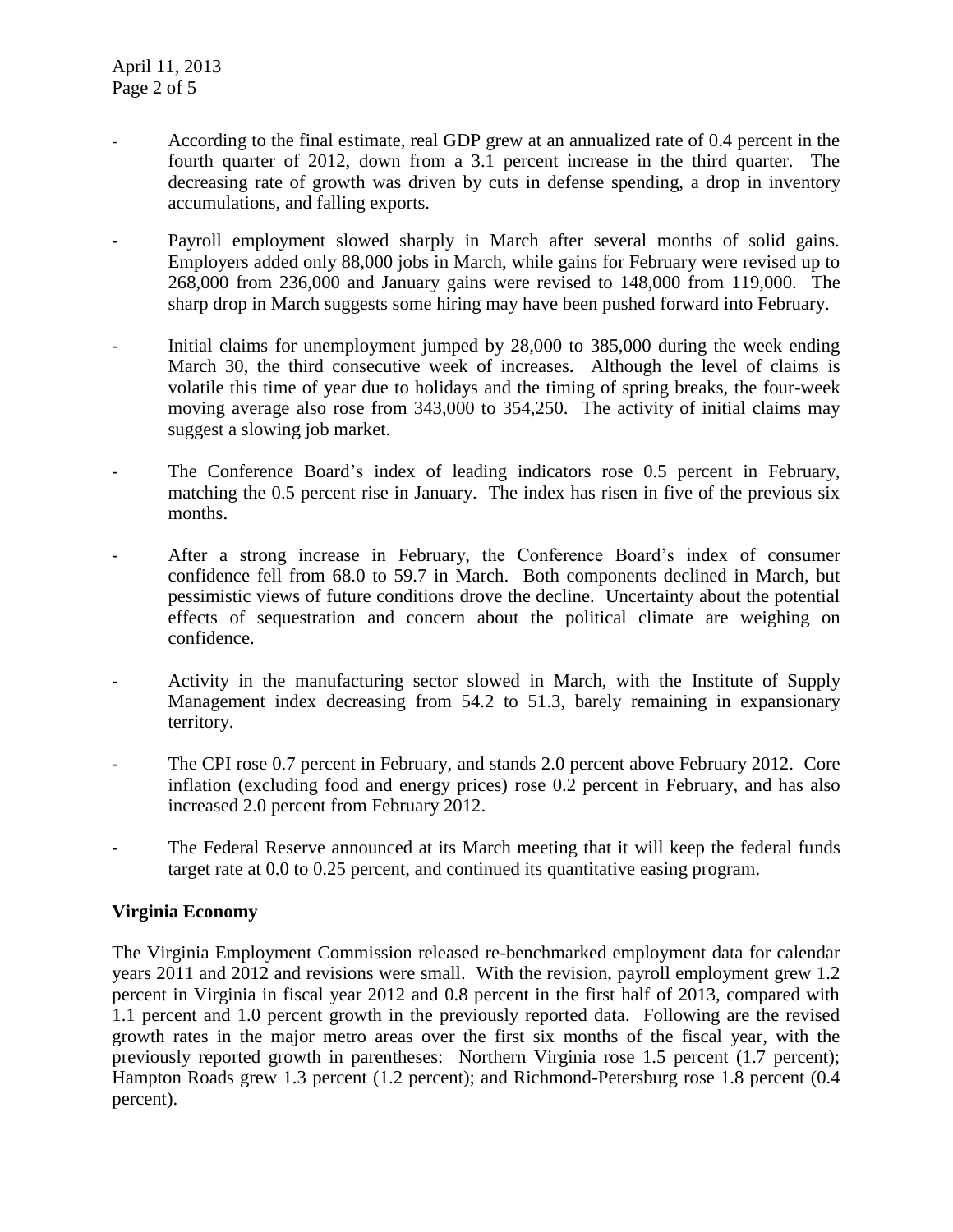April 11, 2013 Page 3 of 5

In February, the most recent month available, Virginia employment rose 1.0 percent from February of last year. Northern Virginia posted growth of 1.2 percent; Hampton Roads rose 1.9 percent; and Richmond-Petersburg rose 2.3 percent. The unemployment rate in the Commonwealth fell 0.5 percentage point to 5.7 percent in February and is 0.6 percentage point below February 2012.

The Virginia Leading Index rose 0.2 percent in February after increasing 0.1 percent in January. Building permits, the U.S. leading index, initial unemployment claims, and future employment improved in February, while auto registrations fell. The Leading Indexes increased in Northern Virginia, Roanoke, Lynchburg, Harrisonburg, and Winchester, while the indexes for Richmond, Charlottesville, Danville, Bristol, and Blacksburg contracted. The index for Hampton Roads was little changed in February.

### **March Revenue Collections**

March is not typically a significant month for revenue collections. Collections consist mainly of withholding and sales tax revenues, as well as the normal collections for most minor sources.

Total general fund revenue collections fell 6.1 percent in March. On a year-to-date basis, total revenue collections rose 4.4 percent through March, ahead of the annual forecast of 3.6 percent growth. Adjusting for the accelerated sales tax program, total revenues grew 4.0 percent through March, ahead of the adjusted forecast of 3.4 percent growth.

*Net Individual Income Tax (68% of general fund revenues)*: Through March, collections of net individual income tax rose 4.9 percent from the same period last year, ahead of the annual estimate of 4.5 percent growth. Performance in each component of individual income tax is as follows:

*Individual Income Tax Withholding (63% of general fund revenues)*: Collections of payroll withholding taxes rose 2.0 percent in March, despite one less deposit day than March of last year. Year-to-date, withholding collections rose 2.7 percent compared with the same period last year, lagging the projected annual growth rate of 3.3 percent.

*Individual Income Tax Nonwithholding (15% of general fund revenues)*: March is not typically a significant month in collections of this source. A total of \$105.6 million in nonwithholding was collected in March, compared with \$118.0 million in March of last year. Year-to-date, nonwithholding collections rose 9.6 percent over the same period last year, ahead of the annual estimate of 6.8 percent growth. The majority of the remaining collections in nonwithholding will occur in April and May, with both final payments for tax year 2012 and estimated payments for the current year due May 1.

*Individual Income Tax Refunds*: TAX issued \$365.6 million in refunds in March compared with \$344.1 million last year. Year-to-date, refunds have fallen 6.0 percent, lagging the annual estimate of 0.4 percent growth.

Since the filing season began on January 1, TAX has issued 1.6 million refunds compared with 1.8 million in the same period last year. The average size of refunds is 0.4 percent lower than last year.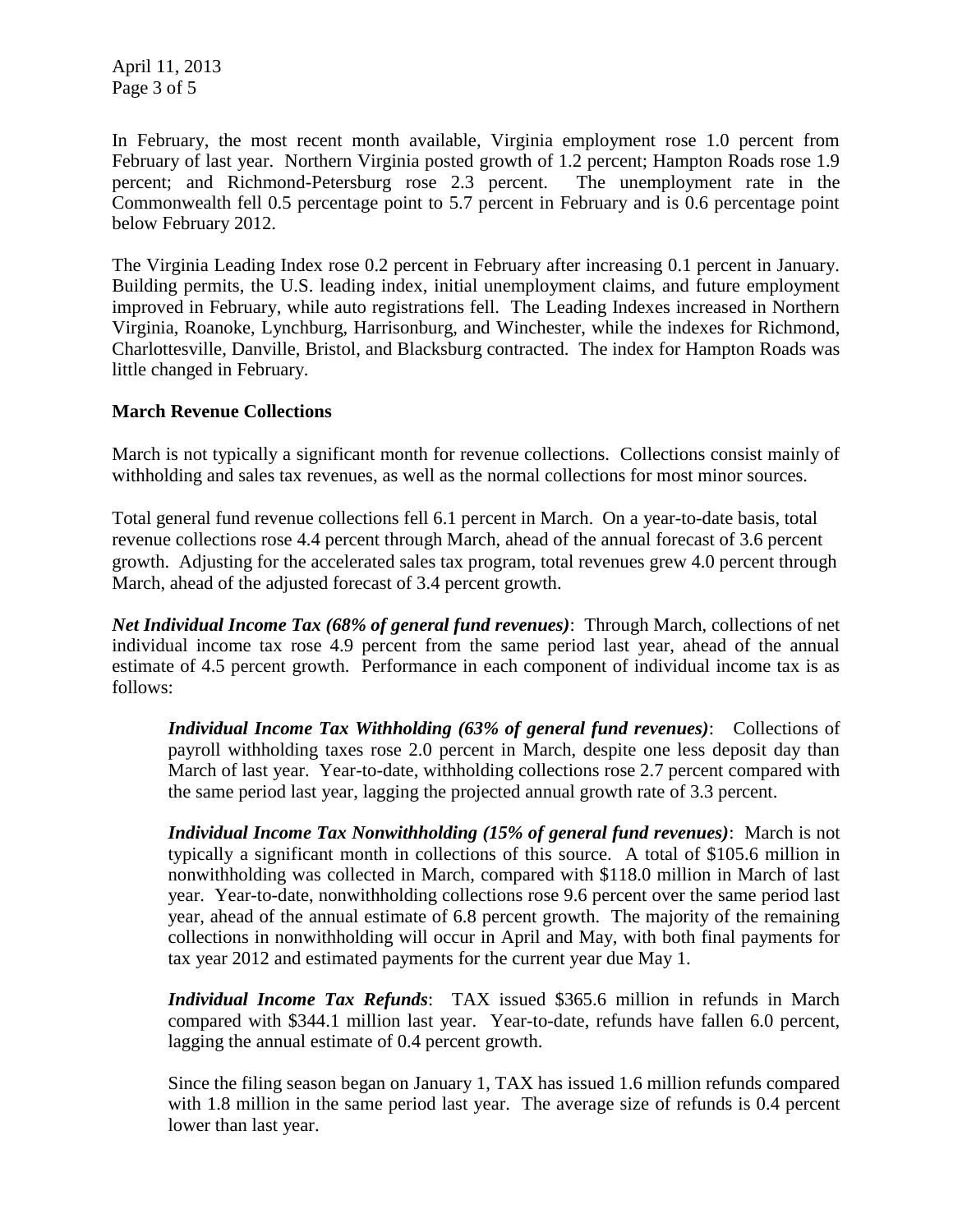April 11, 2013 Page 4 of 5

*Sales Tax (20% of general fund revenues)*: Collections of sales and use taxes, reflecting February sales, fell 1.9 percent in March. On a year-to-date basis, collections have risen 4.1 percent through March, matching the annual estimate. Adjusting for the partial repeal of the accelerated sales tax program, sales tax collections have grown by 2.5 percent year-to-date, lagging the economic-base forecast of 3.2 percent growth. It is worth noting that sales tax collections have been below the annual forecast for 5 out of the last 6 months.

*Corporate Income Tax (5% of general fund revenues)*: March is not generally a significant month for collections in this source. Collections of corporate income tax were \$55.5 million in March, compared with \$96.8 million a year ago. Year-to-date collections in this source have fallen 7.6 percent from the same period last year, slightly lagging the estimate of a 4.5 percent decline. April collections will provide a clearer picture of trends in this source as final payments for tax year 2012 are due April 15.

*Wills, Suits, Deeds, Contracts (2% of general fund revenues)*: Collections of wills, suits, deeds, and contracts – mainly recordation tax collections – were \$32.8 million in March, compared with \$28.1 million in March of last year, a 16.9 percent increase. On a year-to-date basis, collections are up 18.0 percent, far ahead of the annual forecast of 4.5 percent growth.

*Insurance Premiums (2% of general fund revenues)*: Final payments from insurance companies for tax year 2012 were due in March. Collections in this source were \$13.9 million compared with \$16.0 million in March of last year. Year-to-date collections are \$58.9 million through March compared with \$41.2 million through March of last year.

### **Other Revenue Sources**

The following list provides data on March collections for other revenue sources:

|                                    | <b>Year-to-Date</b> | Annual<br><b>Estimate</b> |
|------------------------------------|---------------------|---------------------------|
| Interest Income (0.5% GF revenues) | $-3.9\%$            | $-12.5%$                  |
| ABC Taxes (1% GF revenues)         | 5.2%                | 2.6%                      |

*All Other Revenue (3% of general fund revenues)*: Receipts in All Other Revenue fell 16.0 percent in March, \$27.3 million compared with \$32.5 million last year. On a year-to-date basis, collections of All Other Revenue fell 2.7 percent from the same period last year, close to the annual estimate of a 2.5 percent decline.

### **Summary**

Total general fund revenue collections fell 6.1 percent in March. On a year-to-date basis, total revenue collections rose 4.4 percent through March, ahead of the annual forecast of 3.6 percent growth. Adjusting for the accelerated sales tax program, total revenues grew 4.0 percent through March, ahead of the adjusted forecast of 3.4 percent growth.